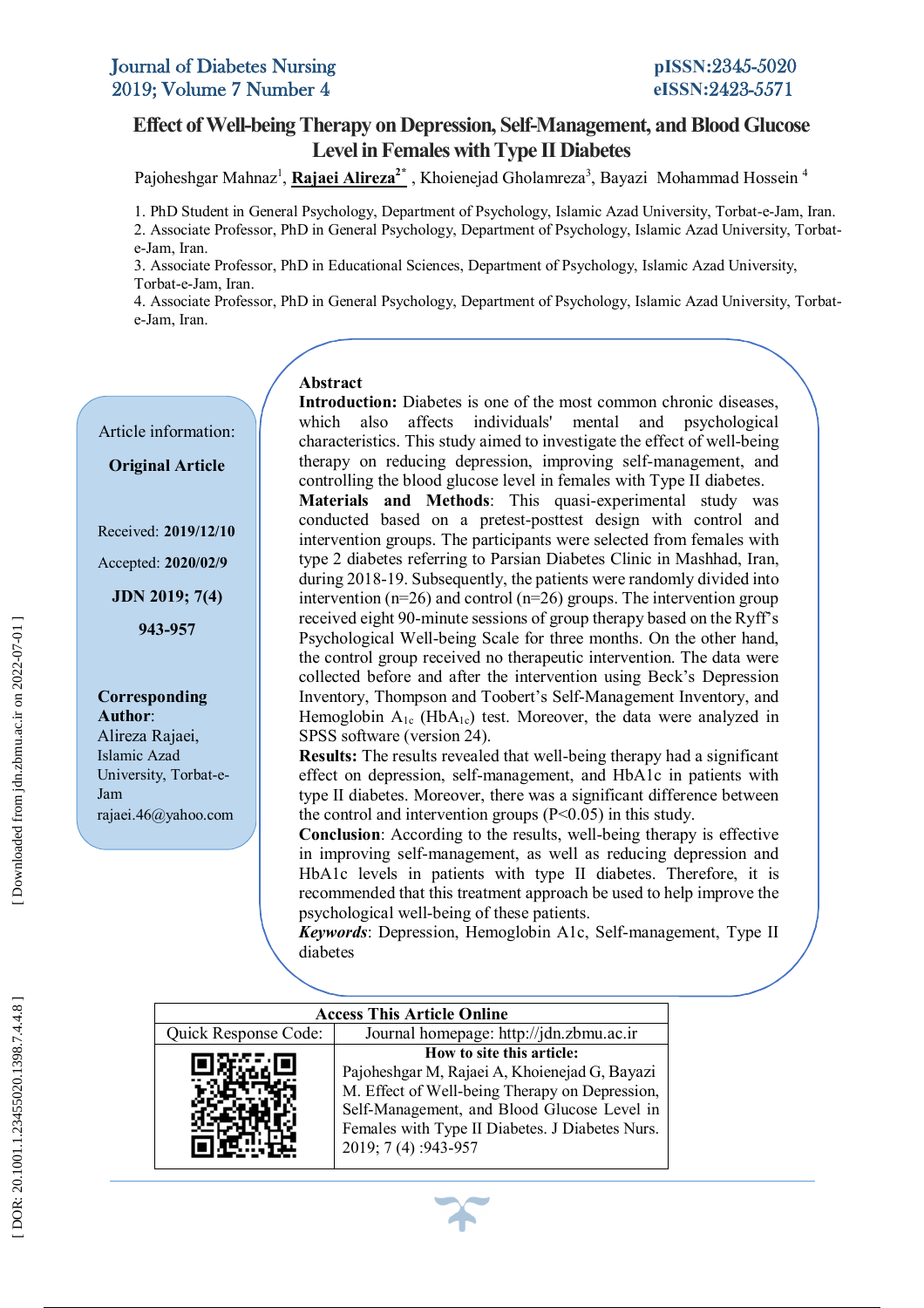# **بررسی تاثیر بهزیستی درمانی بر افسردگی، خود مدیریتی وکنترل قند خون در زنان مبتلا به دیابت نوع دو**

مهناز پژوهشگر <sup>(</sup>، **علیرضا رجایی<sup>۲</sup>ٌ،** غلامرضا خوی نژاد<sup>۳</sup>، محمدحسین بیاضی<sup>۴</sup>

- .1 دانشجوي دکتراي روانشناسی عمومی، گروه روانشناسی،دانشگاه آزاد اسلامی واحد تربت جام، تربت جام ، ایران
- ۲. دانشیار، دکترای روانشناسی عمومی، گروه روانشناسی، دانشگاه آزاد اسلامی واحد تربت جام، تربت جام، ایران
	- ۳. استادیار، دکترای علوم تربیتی، گروه روانشناسی، دانشگاه آزاداسلامی واحد تربت جام، تربت جام، ایران
- ۴. استادیار، دکترای روانشناسی سلامت، گروه روانشناسی، دانشگاه آزاد اسلامی واحد تربت جام، تربت جام، ایران **نویسنده مسئول:** علیرضا رجایی، دانشگاه آزاد اسلامی واحد تربت جام

**چکیده** 

ì

**مقدمه و هدف:** دیابت از شایع ترین بیماري هاي مزمن است، که تاثیر منفی بر خصوصیات روحی و روانی دارد**.** پژوهش حاضر باهدف بررسی اثربخشی بهزیستی درمانی برافسردگی، خودمدیریتی، کنترل قندخون زنان مبتلا به دیابت نوع دو انجام شد. **مواد و روش ها:** پژوهش حاضرنیمه تجربی، با استفاده ازطرح پیش آزمون و پس آزمون و گروه کنترل و پیگیري بود. نمونه مورد مطالعه به روش نمونه گیري دردسترس از میان بیماران مبتلا به دیابت نوع دو مراجعه کننده به مرکز دیابت پارسیان شهرمشهد انتخاب و به طورتصادفی به دو گروه 26 نفره آزمایش و کنترل گمارده شدند. گروه مداخله طی ۸ جلسه درمان گروهی ۹۰ دقیقه ای به مدت دوماه تحت برنامه بهزیستی روانشناختی مدل ریف قرار گرفتند وگروه کنترل هیچ درمانی را دریافت نکردند. پرسشنامه افسردگی بک، خودمدیریتی توبرت و تامپسون و آزمایش هموگلوبین گلیکوزیله به عنوان ابزار ارزشیابی قبل و بعد ازمداخله مورداستفاده قرار گرفت. تحلیل داده ها با استفاده ازآزمونهای تی زوجی وتحلیل کواریانس وبا استفاده ازنرم افزاز ۲۴–SPSS صورت گرفت. **یافته ها**: نتایج نشان دادکه درمان بهزیستی روان شناختی برمیزان افسردگی و خودمدیریتی و هموگلوبین وجود دارد (0/05>P(. c1A دربیماران مبتلا به دیابت نوع دو تاثیر معنادارداشته است و بین گروه آزمایش و کنترل تفاوت معنی داري **نتیجه گیری:** نتایج حاصل از این مطالعه، بیانگرسودمندی بهزیستی درمانی درافزایش خودمدیریتی، کاهش افسردگی و میزان هموگلوبین گلیکوزیله دربیماران دیابت نوع دو است. بنابراین توصیه می شود از این رویکرد درمانی درجهت ارتقاء بهزیستی روانشناختی این بیماران استفاده شود. **کلید واژه ها:** افسردگی، خودمدیریتی، هموگلوبین گلیکوزیله، دیابت نوع دو.

**How to site this article:** Pajoheshgar M, Rajaei A, Khoienejad G, Bayazi M. Effect of Well -being Therapy on Depression, Self-Management, and Blood Glucose Level in Females with Type II Diabetes. J Diabetes Nurs. 2019; 7 (4) :943 -957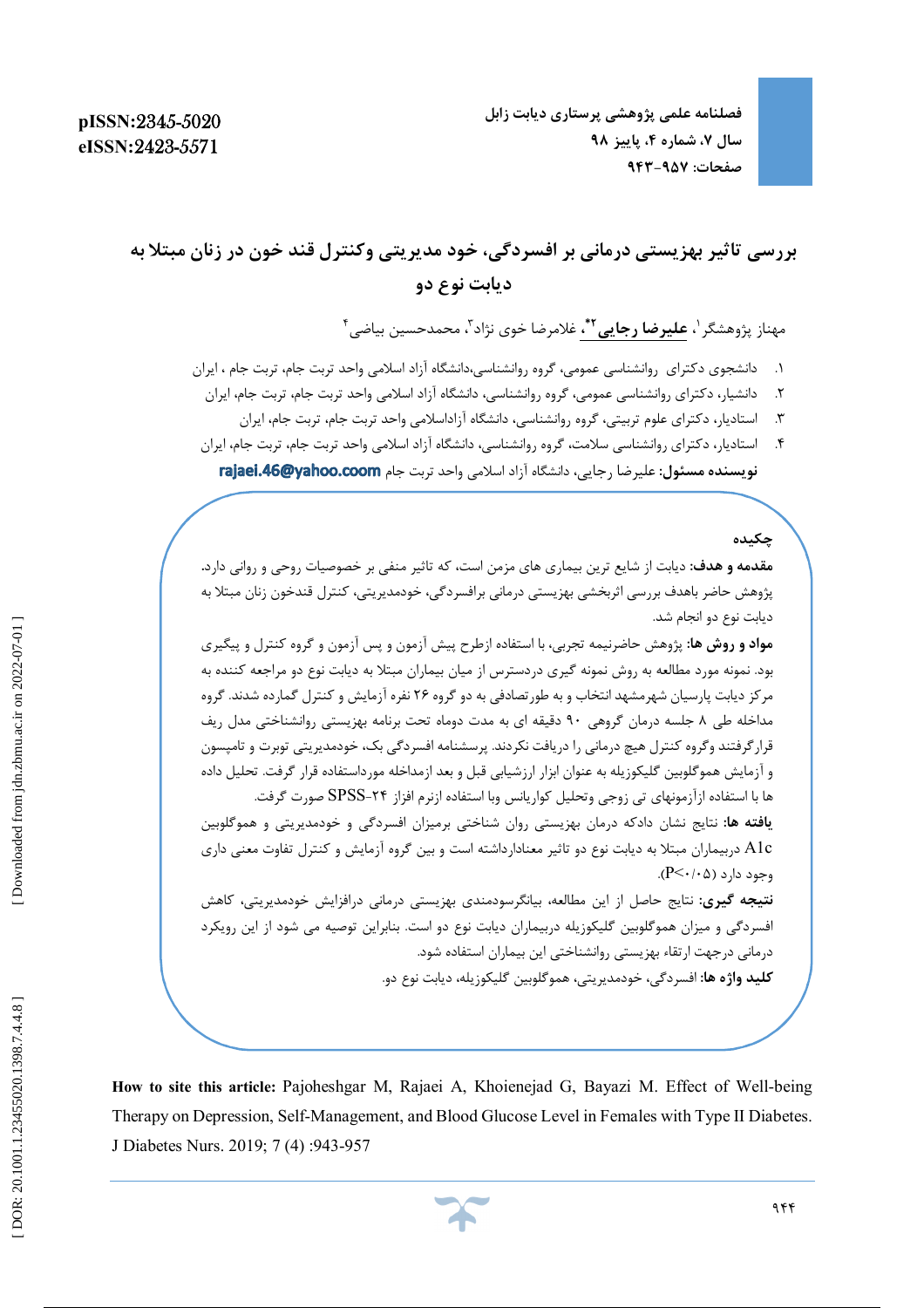#### **مقدمه و هدف**

j

دیابت یک بیماري مزمن است و زمانی اتفاق می افتدکه یا بدن دیگر به اندازه کافی انسولین تولید نمی کند و نمیتواند از انسولین تولید شده به طور موثر استفاده کند (۱). این بیماری متابولیکی و چندعاملی است (۲)؛ و می توان گفت یکی از بیماري هاي مزمن شایع درایران و جهان می باشد (۳). درسپتامبر۲۰۱۴ فدراسیون بین المللی دیابت اعلام کردکه 387 میلیون نفردر سراسر جهان به بیماري ديابت مبتلا بوده و به سبب اين بيماري ۴/۹ ميليون مرگ و میردر سال و یک موردمرگ درهر ثانیه اتفاق افتاده این در حالی است که درسال 1998 پیش بینی می است. شد که تا سال 2030 تعداد مبتلایان به دیابت286 میلیون نفر باشد (١). اين موضوع نشانگر اين است كه اين بيماري با سرعتی فراتر از آنچه انتظار می رفت درحال گسترش است (۴) اکثر افراد مبتلا به دیابت در کشورهای کم درآمد یا درآمد متوسط زندگی می کنند براساس این گزارش و بیشترین شیوع این بیماري در سنین40 تا59 سال ودرمنطقه خاورمیانه وشمال آفریقا بوده است (۵). در ایران نیز تعداد مبتلایان به دیابت ۶ درصد جمعیت را تشکیل می دهد (۶) .به طوری که در سال ۸۹ بیش از۴میلیون نفر در ایران به بیماری دیابت مبتلا بودند (۷) افزایش مزمن قندخون موجب تخریب اختلال عمل و نارسایی عضوهاي مختلف به خصوص چشمها، کلیه ها، اعصاب، قلب وعروق می شود، بنابراین مدیریت قندخون، به خاطر پیشگیري ازعوارض حاد و طولانی مدت، اهمیت فراوانی دارد (۸).

آزمایش هموگلوبین گلیکوزیله، یک آزمایش خون بسیار رايج مي باشد؛ که براي غربالگري بيماران ديابتي کارآيي داشته و نشانگر میانگین قندخون فرد در طی دو تا سه ماه گذشته است. نتایج این آزمایش نشان می دهدکه چند درصد از هموگلوبین خون با قند ترکیب شده است،که هرچه این درصد بالاتر باشد، نشانگربالا بودن متوسط میزان قند خون است (۹) بر اساس معیار انجمن دیابت آمریکا

دامنه طبیعی هموگلوبین گلیکوزیله در فرد سالم ۴تا ۶ درصد بوده و براي کنترل مناسب دیابت در بیماران عدد زیر ۷ درصد را تعیین نموده و میزان بالاتر از ۷ درصد هموگلوبین گلیکوزیله نشان دهنده مدیریت ضعیف قندخون می باشد؛ که بیمار باید در روش درمان دیابت خود تجدیدنظر کند. بنابراین هدف از درمان موفق دیابت درصد رساندن مقداره هموگلوبین گلیکوزیله به کمتر از 7 10) بیماري دیابت علاوه بر ایجاد آثار مخرب می باشد ( جسمی، پیامدهاي منفی رفتاري و هیجانی نیز به دنبال دارد. تشخیص دیابت تأثیر مهمی برعملکرد روانی و اجتماعی مبتلایان می گذارد زیرا این افراد باید براي تمام عمر با آن کنار بیایند بیماران دیابتی مجبور به تبعیت از رژیم درمانی خاصی هستندکه تحمل آن ممکن است زمینه ساز مشکلات روحی و روانی شود و آنها انواع مختلفی از حالات روانشناختی نظیر اضطراب، انکار، عصبانیت، احساس .(11 ) گناه و تقصیر و افسردگی را تجربه می نمایند تحقیقات زیادي پیرامون میزان سطح سلامت روان در بیماران دیابتی انجام شده است که طی مروري بر متون شیوع افسردگی در بیماران دیابتی درمطالعات مختلف ۶۴درصد، ۴۰درصد (۱۲)، ۳۴/۸ درصد (۱۳)، ۲۶/۶ درصد بیان شده است. همان طورکه ملاحظه می کنید بیش (14 ) از یک چهارم بیماران مبتلا به دیابت ازمشکلات افسردگی رنج می برند. افسردگی در بیماران مبتلا به دیابت می تواند با بی اشتهایی ایجاد بی نظمی در رژیم غذایی یا نپذیرفتن تزریق انسولین ازطرف بیمار باعث تشدید مشکلات هیجانی از جمله استرس، افسردگی و اضطراب گردد؛ که منجر به سطوح بالاي تحریف هاي شناختی در افراد می شود که خود، زمینه ساز بروز هیجانات منفی و ناکارآمد است و باعث پیشرفت بیماري می گردد؛ورفتارهاي خودتخریب گرانه نیز برشدت بیماري مي افزايد (١۵)همچنين ارتباط معنا داري بین مصرف داروهای دیابت نوع دو و افسردگی حاد وجود دارد (۱۶) بطوری که کاهش علائم افسردگی دراین بیماران (17 باعث بهبود حساسیت نسبت به انسولین می شود (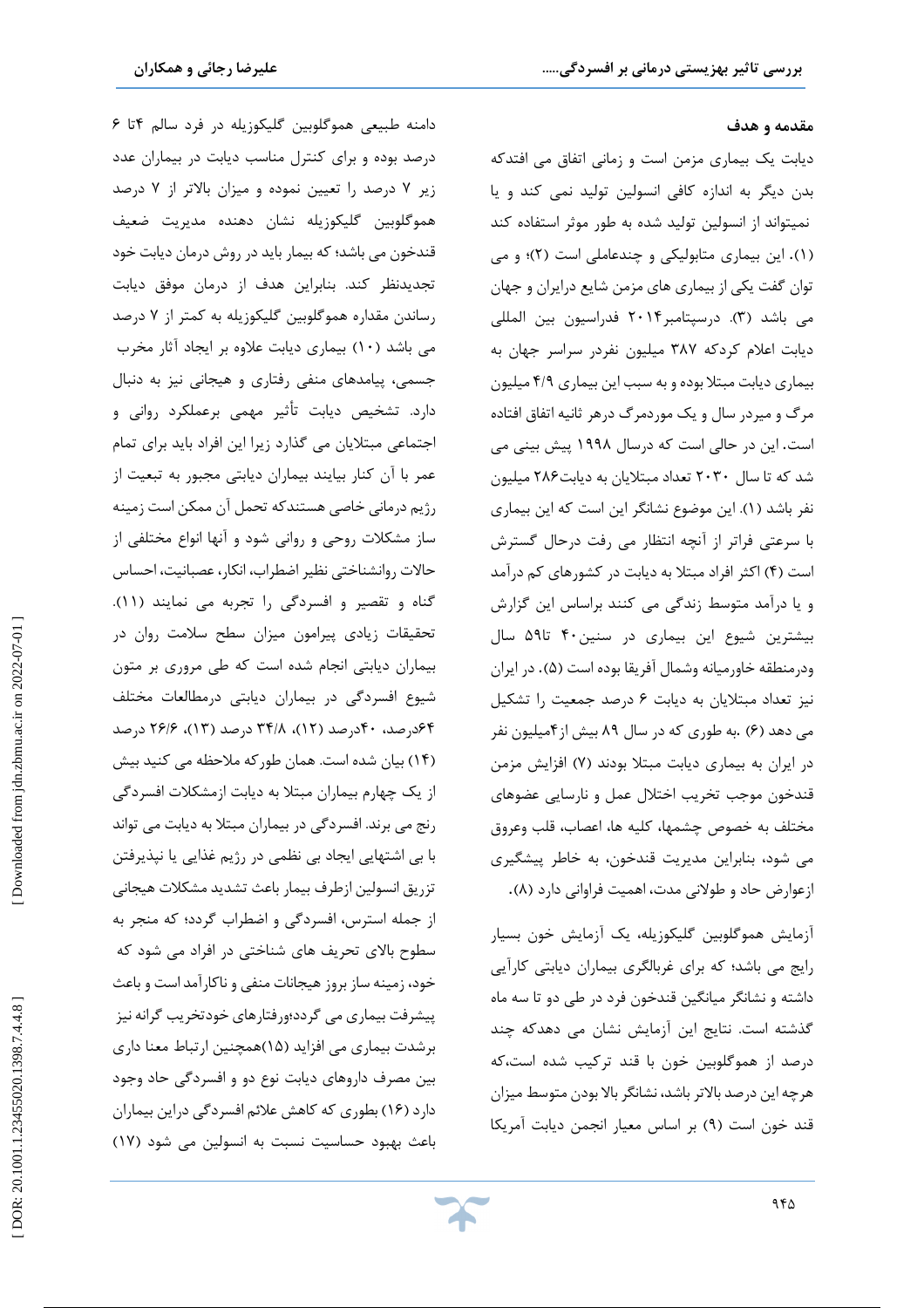متاسفانه این مشکلات توانایی بیمار را براي مدیریت بیماري کاهش می دهد آنچه مشخص است بیماري دیابت نیاز به مراقبت هاي پزشکی طولانی مدت و آموزش برنامه هاي خودمدیریتی برای جلوگیری از عوارض حاد و کاهش خطر ابتلا به عوارض درازمدت دارد (۱۸) مراقبت از دیابت پیچیده است و نیاز است که بسیاري ازمسائل فراتراز کنترل قندخون پرداخته شود و طیف وسیعی ازمداخلات براي بهبود نتایج مورد نیاز است (19). مطالعاتی که در زمینه خودمدیریتی و عملکرد بیماران دیابتی انجام شده است نیاز بیماران به آموزش برنامه هاي خودمدیریتی در زمینه بیماریشان را تاکید کرده اند و دانش ناکافی بیماران بر توانایی آنها در انجام خودمدیریتی و بروز عوارض دیابت تاثیر گذار می داند (۲۰) از آنجا که خدمات روان درمانی در بیماري هاي طبی می تواند موجب کاهش نیاز به استفاده از خدمات پرهزینه پزشکی و افزایش سلامت روان بیماران گردد، به کارگیري ملاحظه هاي مبتنی بر رویکردهاي روان درمانی اثربخش، داراي اهمیت است لذا مداخله های روانشناختی زیادی همزمان با مداخله های<br>پزشکی برای مهار این بیماری بکار برده می شود (۲۳-21).که در این میان بهزیستی درمانی اساساً به عنوان یک راهبرد درمانی خاص اختلالات عاطفی طراحی (۲۴)، و به عنوان یکی ازمولفه هاي اصلی سلامت جسمانی وروانی درخلال دو دهه گذشته توجه بسیاري از روانشناسان و محققان را به خود جلب کرده وپ ژوهشهاي گسترده اي درباره آن انجام گرفته و اثربخشی آن در درمان اختلالات عاطفی، خلقی و افزایش بهزیستی روانی مورد تایید قرار گرفته است (۲۵). لذا با توجه به آمار چشمگیر بیماران دیابتی در ایران و همچنین بـا در نظـر گـرفتن تأثیرات امید بخش درمان هـاي مثبـت گـرا از جملـه بهزیسـتی درمانی در درمان اخـتلالات خلقـی، و با توجه به اثرات دیرپاي افسردگی و همچنین فقدان برنامه مدون خود مدیریتی براي این بیماران درکشور، پژوهش حاضر بر آن آیابهزیستی است تا به این سوال اساسی پاسخ دهد که «

درمانی برافسردگی، خودمدیریتی و کنترل قند خون بیماران دیابتی اثربخش است؟»

## **مواد و روش ها**

این مطالعه ازنظر هدف کاربردي و از منظر گردآوري داده، از دسته طرح هاي نیمه تجربی، از نوع پیش آزمون پس آزمون با گروه کنترل بود. جامعه آماري پژوهش حاضر را بیماران مبتلا به دیابت نوع دو مراجعه کننده به مرکز دیابت پارسیان مشهد در سال ۹۷-۹۸ تشکیل دادند. به منظور نمونه گیري از بیماران مبتلا به دیابت نوع دو مراجعه کننده به مرکز دیابت پارسیان، 52 نفر از بیماران به صورت در دسترس و بر اساس ملاک های ورود و خروج انتخاب شدند و به صورت تصادفی در دو گروه آزمایش (۲۶نفر) و گروه کنترل (26نفر) قرار گرفتند. قبل از اجراي طرح وضعیت بیماران توسط پژوهشگر در جلسات انفرادي مورد بررسی قرارگرفت و سپس درهر دو گروه پرسشنامه هاي افسردگی بک و خود مدیریتی دیابت، توبرت اجرا و به منظور بررسی میزان هموگلوبین گلیگوزیله، آزمایش هموگلوبین گلیکوزیله توسط پزشک مرکز دیابت به عنوان پیش آزمون انجام شد و پس از اجرای ۸ جلسه ی ۹۰ دقیقه ای درمان بهزیستی براساس مدل ریف (۲۶) با هدف معرفی درمان بهزیستی،موانع موجود در بهزیستی درمانی, مشخص کردن عقاید غیرمنطقی، خویشتن نگري، معرفی ابعاد شش گانه بهزیستی درمانی و آموزش در جهت تغییر شش بعد آسیب دیده به سطح بهینه، مثبت اندیشی و نگاه به زندگی از جنبه هاي خوب آن، انجام شد و پس از پایان جلسه هشتم، هر دو گروه مجدداً پرسشنامه افسردگی بک و خودمدیریتی دیابت توبرت را تکمیل نمودند و آزمایش C1A Hb پس از پایان دوره آموزشی نیز به عنوان پس آزمون انجام شد درجدول یک محتواي جلسات بهزیستی درمانی اشاره شده است . معیارهاي وروود به طرح عبارت بودنداز: مراجعه به یکی از پزشکان مرکز دیابت پارسیان و داشتن پرونده پزشکی نزد پزشک معالج، تشخیص دیابت نوع دو، جنسیت

Downloaded from jdn.zbmu.ac.ir on 2022-07-01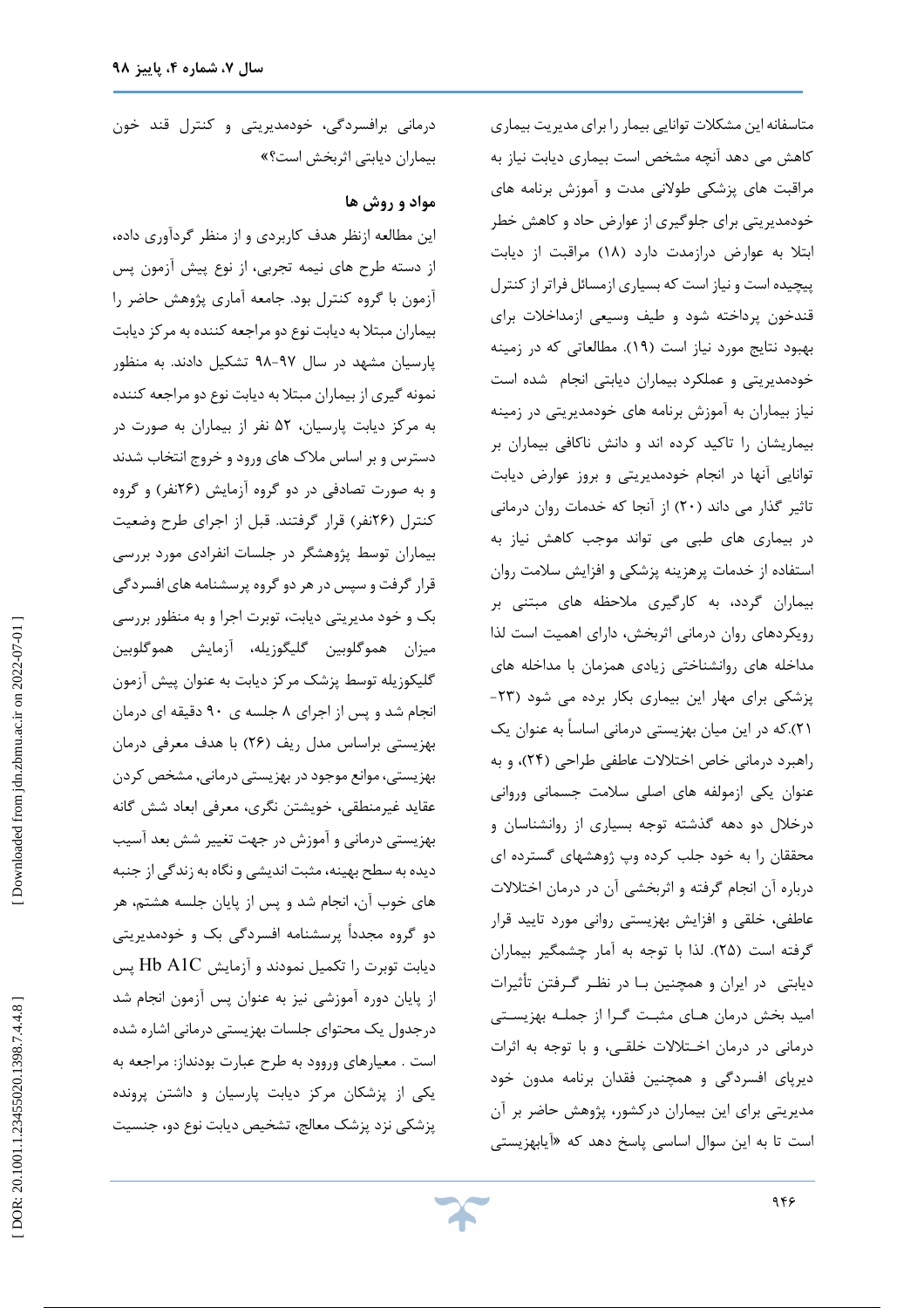j

زن ،داشتن حداقل میزان تحصیلات دیپلم،دامنه سنی بین ۳۵ تا ۶۵ سال، تشخیص دیابت نوع دو حداقل ۴سال قبل از پژوهش، عدم ابتلا به اختلال روانی و یا جسمانی شدید، داشتن نمره افسردگی متوسط در پرسشنامه افسردگی بک -ویرایش دوم(BDI-II)، عدم دریافت درمان های روانشناختی حداقل یک ماه قبل از ورود به طرح، آموزش رسمی براي کنترل دیابت را نگذرانده باشند، موافقت بیمار براي شرکت در پژوهش بر اساس امضاي فرم رضایت نامه کتبی. معیارهاي خروج از طرح نیز عبارت بودنداز: ابتلا به دیابت نوع یک، دارابودن ملاك هاي کامل اختلالات روان شناختی در محورI منطبق برمتن بازنویسی شده ویراست پنجم راهنماي آماري وتشخیصی اختلالات روانی که قبل از جلسات به تشخیص روانشناس بالینی وجود داشته باشد، وابستگی و سومصرف مواد،دریافت درمان هاي روانشناختی دارویی دیگر همزمان با پژوهش، افکارجدي خودکشی و و غیبت بیش از دو جلسه به منظور رعایت اخلاق پژوهش. کسب موافقت از کلیه بیماران جهت شرکت در طرح پژوهشی و نیز عدم آگاهی مراجعان از مقایسه شرایط آنان با گروه دیگر، مورد نظرقرار گرفت.

( از ابزارهاي زیر براي گردآوري داده ها استفاده شد1: پرسشنامه افسردگی بک–ویرایش دوم این پرسشنامه شکل بازنگری شده پرسشنامه افسردگی بک (BDI) می باشد. که جهت بررسی شدت افسردگی در نوجوانان و بزرگسالان تدوین شده است؛ این پرسشنامه نیز همانند ویرایش اول از 21 ماده تشکیل شده است که آزمودنی براي هر ماده یکی از چهار گزینه را که نشان دهنده ي شدت افسردگی اوست برمی گزیند.هرماده نمره ای بین ۰ تا۳ می گیرد و به این ترتیب کل پرسش نامه دامنه ای از ۶۳تا۶ نمره دارد. نقاط برش پیشنهاد شده براي این پرسش نامه به این ترتیب می باشند: افسردگی جزئی نمره۱۳-۰، افسردگی خفیف نمره۱۹-۱۴، افسردگی متوسط نمره ۲۸-۲۰و افسردگی شدید نمره ۶۳-۲۹. درراهنمایBDI-II نقطه برش برای

عدم وجود افسردگی تعیین نشده است. ضریب اعتبار بازآزمایی آن در فاصله یک هفته ای ۰/۹۳ به دست آمده است(27). تحقیقات حاکی از آن است که ضریب همسانی درونی این آزمون بین ۰/۸۹ تا ۰/۹۴ است (۲۸) ضریب الفای کرونباخ درنمونه ایرانی ۰/۹۲ وضریب پایایی ۰/۹۱ .(29 محاسبه شده است (

پرسشنامه خودمدیریتی دیابت(DSMS(: مقیاس - 2 Diabetes Self-management دیابت خودمدیریی (DSMS (Scale مورد استفاده در این پژوهش بر اساس گویه هاي مقیاس فعالیت هاي خودمراقبتی Summary of Diabetes Self-Care دیابت (SDSCA (Activities، توبرت، هامپسون وگلاسکوف،۲۰۰۰) و نیز شش گویه مقیاس خودمدیریتی دیابت چین تهیه و دراین پژوهش مورد استفاده قرارگرفت. این ابزارشامل ۱۴ گویه اعمال خودمدیریتی هفتگی،۲ گویه اعمال خودمدیریتی ماهانه و۳ گویه اعمال خودمدیریتی سالیانه)است. درمان پزشکی و دارو (۱و۲)، رژیم غذایی کلی (گویه های۳و۴)، ورزش (گویه های۵و۶)، خودپایشی قند (گویه۷)، و مراقبت از پاها (گویه های۸و۹) گویه هاي اعمال خودمدیریتی هفتگی را تشکیل می دهند. در مقیاس رفتارهاي خودمدیریتی هفتگی، از بیماران خواسته می شود طی یک هفته گذشته چند روز آنها فعالیت هاي خود مراقبتی را انجام داده اند. مجموع تعداد روزها محاسبه می شود و نمرات بالاتر نشان دهنده سطح بالاتر عملکرد خودمراقبتی است. از بین دو گویه خودمدیریتی ماهیانه، گویه اول(گویه ۱۰) مختص کنترل افت قند خون و گویه دوم (گویه۱۱) مختص کنترل افزایش قندخون است. در مقیاس خودمدیریتی ماهیانه ازبیماران خواسته می شود مشخص کنند چند درصد اعمال مربوطه را طی شش ماه گذشته انجام داده اند و درصد بالاتر مبین خودمدیریتی بهتر است. از میان اعمال خودمدیریتی سالیانه گویه اول (گویه۱۲) مربوط به کنترل عوارض چشم، گویه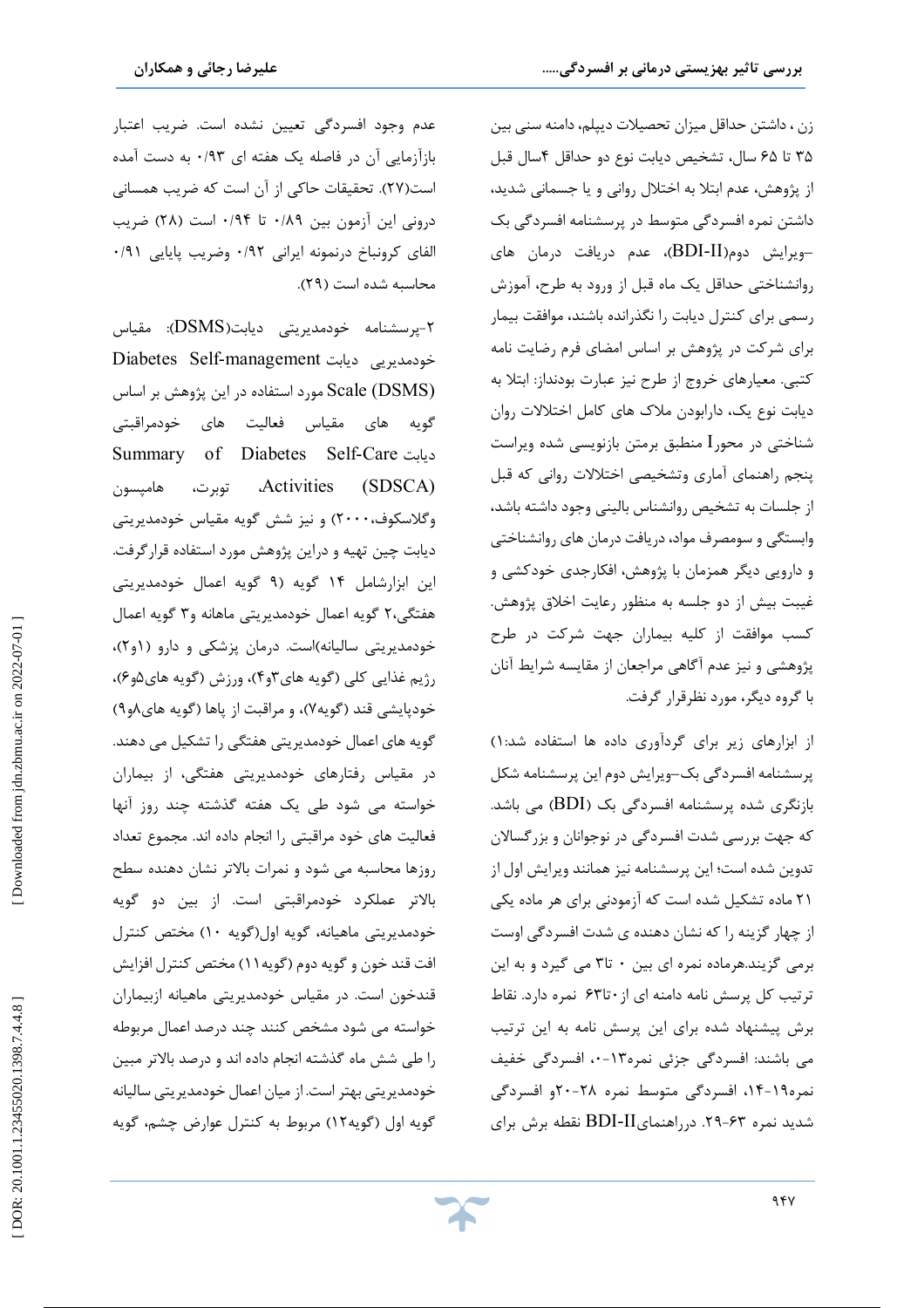دوم(گویه۱۲) مربوط به کنترل عوارض کلیوی، و گویه سوم مربوط به کنترل عوارض قلبی است. در مقیاس (گویه14) خودمدیریتی سالیانه از بیماران خواسته می شود با پاسخ بلی یا خیر، انجام یا عدم انجام رفتارهاي مربوطه را طی یک سال گذشته مشخص کنند و پاسخ بلی مبین خودمدیریتی درآن زمینه است. همسانی درونی به شیوه آلفاي کرونباخ براي زیر مقیاس هاي (N =500 در مطالعه اصلی ( خودمدیریتی هفتگی، ماهیانه و سالیانه به ترتیب برابر با۱۹۵ ، ۱۸۶، ۱۶۷ و برای کل مقیاس۱۹۵ به دست آمدکه حاکی ازهمسانی درونی بالا براي کل مقیاس و زیر مقیاس اعمال ماهیانه و نیز همسانی درونی قابل قبول برای<br>زیرمقیاس اعمال سالیانه است.پایایی بازآزمایی retestreliability test چهارهفته اي روي34 بیمار مبتلا به دیابت براي زیرمقیاس اعمال خودمدیریتی هفتگی، ماهیانه و سالیانه به ترتیب برابربا۹۲، ۰/۹۰، و۰/۹۷ به دست (30 آمدکه نشان دهنده ثبات عالی مقیاس طی زمان بود ( در نمونه ایرانی ضریب آلفاي کرونباخ این پرسشنامه درمطالعه ی ضاربان و همکاران(۲۰۱۴) ۰/۸۹ گزارش شده است (۳۱)

-3آزمایش هموگلوبین گلیکوزیله(c1HbA(: این روش، یک روش استاندارد ارزیابی و کنترل درازمدت قندخون است. هنگامی که سطح گلوگز پلاسما به طور ثابت افزایش می یابد، اتصال غیرآنزیمی گلوکزبه هموگلوبین نیز افزایش می یابد. این تغییر نمایانگر چگونگی تغییر میزان گلوکزخون طی دو تاسه ماه گذشته است (زیرا عمر متوسط اریتروسیتها۱۲۰ روز می باشد) (۳۲). بنابراین برای کلیه شرکت کنندگان در طرح درمان در دو نوبت پیش و پس از ۸ جلسه مداخله بهزیستی درمانی ، آزمایش HbA1c به منظور اطلاع از چگونگی تغییرات هموگلوبین بیماري دیابت انجام گرفت . زیرا کنترل قندخون باکاهش c1HbAهمراه است.

در تجزیه و تحلیل داده ها براي توصیف متغیرهاي کمی ازمیانگین (انحراف معیار)و براي متغیرهاي کیفی ازگزارش فراوانی(درصد) استفاده شده است. قبل از بررسی فرضیه هاي تحقیق براي تأیید توزیع تصادفی افراد در دو گروه آزمایش و کنترل، با بکارگیري آزمون تی دو گروه مستقل همگنی اندازه هاي، افسردگی، خودمدیریتی و قندخون پیش آزمون افراد را در دو گروه آزمایش و کنترل مورد آزمون قرار گرفت. جهت بررسی فرضیه ها از مقایسه تحلیل کواریانس استفاده شد و با توجه به سطح معنی داری متغیرها براي تحليل بيشتردوگروه آزمايش وكنترل، هر يک از متغیرها را بصورت جداگانه و با استفاده از آزمون تی زوجی در پیش آزمون و پس آزمون موردمقایسه قرار گرفت. SPSS انجام و آنالیز داده ها با استفاده ازنرم افزار-24 مقدار $\mathrm{P}{<} {\cdot}{\cdot}{\cdot}{\cdot}{\mathsf{d}}$  از نظرآماری معنی دار تلقی شد.

#### **یافته ها**

بررسی اطلاعات جمعیت شناختی و شاخص هاي توصیفی، فراوانی و درصد فراوانی اعضاء به تفکیک گروه آزمایش وکنترل درجدول شماره ۲ نشان داده شده وبدین شرح می باشد، در رابطه با سن به ترتیب درگروه مداخله وکنترل ۳۴/۶ درصد و ۳۰/۸ درصد در بازه سنی ۴۸–۳۸سال، ۴۲/۳درصد، ۴۲/۳ درصد در بازه سنی ۵۸-۴۸سال، ۲۳/۱ درصد و ۲۶/۹ درصددربازه سنی 58 سال قرار داشتند. همچنین از بین اعضاء نمونه در -68 گروه آزمایش۱۵/۴ درصد مجرد، ۶۱/۵ درصد متاهل،۲۳/۱ مطلقه و در گروه کنترل ۷/۷درصد مجرد، ۸۰/۸درصد متاهل و ۱۱/۵درصد مطلقه بودند و از بین اعضاء نمونه در گروه آزمایش ۳۴/۴درصد فوق دیپلم، ۵۳/۸ درصد لیسانس ۱۱/۵۰درصد فوق لیسانس بودند و در گروه کنترل ۴۲/۳ فوق دیپلم،۴۶/۲ درصد لیسانس و ۱۱/۵درصد فوق لیسانس 69 / بودند. ازبین اعضا، نمونه،نوع درمان درگروه آزمایش2 درصدقرص، ٢٣/١درصدانسولین،و ٧/٧درصدقرص وانسولین رابه عنوان دارواستفاده می کردند.

Downloaded from jdn.zbmu.ac.ir on 2022-07-01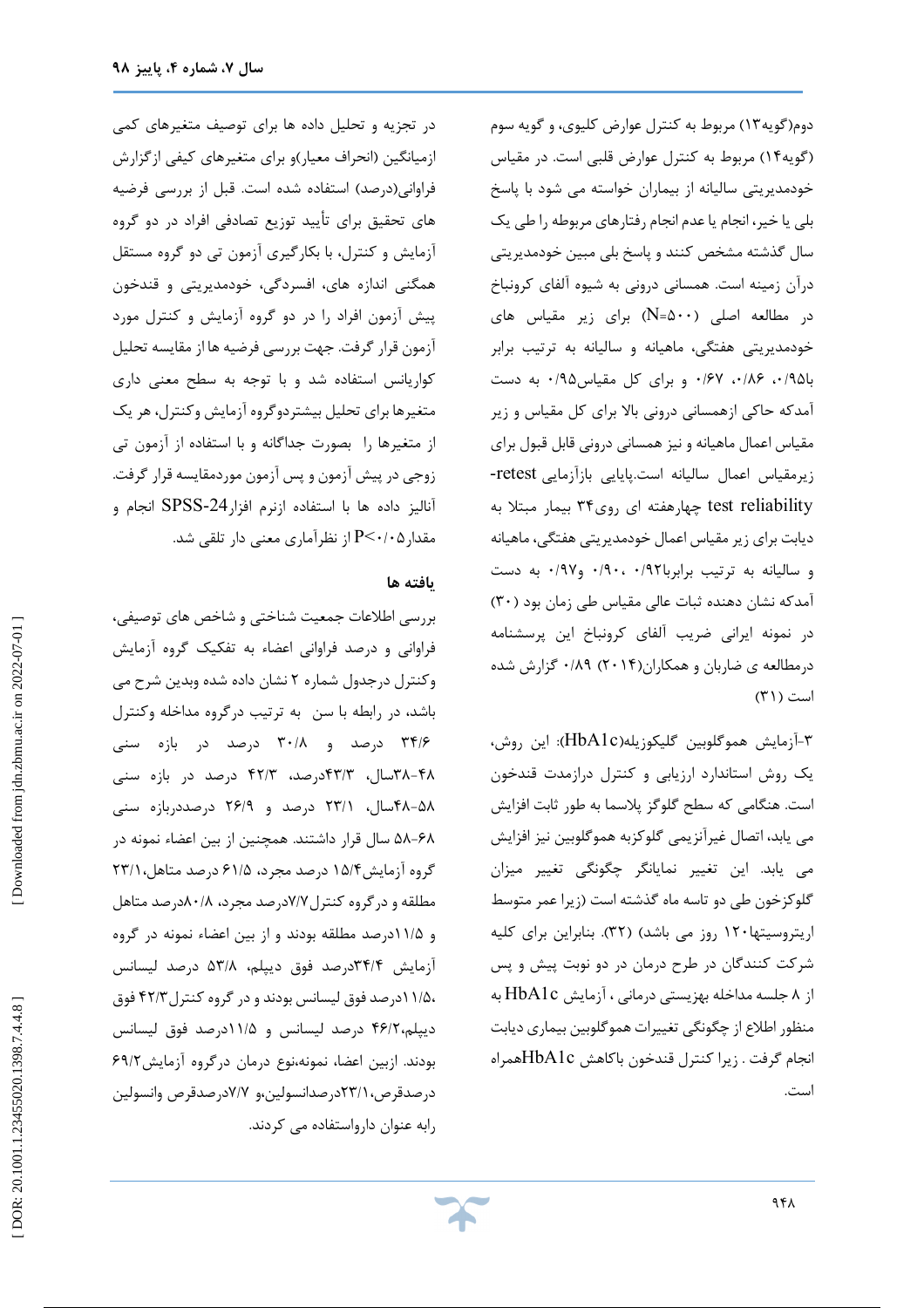j

| تكاليف خانگى                                                                                                                                                                                                                         | محتوا                                                                                                                         | هدف                                                  | جلسات                         |
|--------------------------------------------------------------------------------------------------------------------------------------------------------------------------------------------------------------------------------------|-------------------------------------------------------------------------------------------------------------------------------|------------------------------------------------------|-------------------------------|
| از درمانجویان خواسته می شود که حوادث روزانه<br>زندگیشان رادر یک دفتر به طور منظم یادداشت نموده<br>و هر حادثه ،اتفاق یا مشکل را بر اساس بهزیستی روان<br>شناختی که برای خود در آن موقعیت متصور هستند<br>  از صفر تا صد نمره گذاری کنند | خوش آمد گویی،<br>معرفی هر یک از اعضای گروه<br>تعريف بهزيستي روانشناختي<br>و جایگاه آن در موقعیت های زندگی ،بیان<br>منطق درمان | أماده كردن گروه<br>برقراري رابطه معرفي<br>منطق درمان | جلسات آغازين<br>$1 - 5$       |
| مشخص کردن افکار و باورهای خودکار که سبب<br>انقطاع زود هنگام بهزیستی روان شناختی  می شود                                                                                                                                              | بيرون كشيدن عقايد غير منطقى با هدف<br>خويشن نگرى درمانجويان                                                                   | مشخص كردن موانع<br>موجود در راه بهزیستی              | جلسات<br>میانی                |
|                                                                                                                                                                                                                                      |                                                                                                                               | روانشناختى                                           | $\mathbf{Y}-\mathbf{\Delta}$  |
| آموزش مراجع در جهت تغییراز سطح آسیب دیده و<br>رسیدن به سطح بهینه درابعاد تسلط بر محیط ،رشد<br>فردى، زندگى هدفمند، خودمختارى، پذيرش<br>خود،روابط مثبت باديگران و ثبت روزانه تغييرات                                                   | بحث درباره حوزه های بهزیستی روان<br>شناختی<br>و تغییر شش بعد آسیب دیده بهزیستی<br>روانشناختى                                  | معرفي ابعاد<br>شش گانه مدل بهزیستی<br>روانشناختى     | جلسات پایانی<br>$S - \Lambda$ |

**: درمان بهزیستی روانشناختی بر اساس مدل ریف(1989) براي بیماران مبتلا به دیابت نوع دو جدول شماره 1**

# **: مشخصات جمعیت شناختی نمونه هاي مورد پژوهش جدول شماره 2**

| متغيرها       | تعداد(درصد)                         |                                                       |                             |  |
|---------------|-------------------------------------|-------------------------------------------------------|-----------------------------|--|
| سن            | 31-41                               | 48-51                                                 | $\Delta \lambda - 5\lambda$ |  |
| مداخله        | 9(77/5)                             | 11(f7/T)                                              | P(YY Y)                     |  |
| كنترل         | $\lambda(\Upsilon \cdot / \lambda)$ | 11(f7/T)                                              | Y(Y5/9)                     |  |
| ميزان تحصيلات | فوق ديپلم                           | ليسانس                                                | فوق ليسانس                  |  |
| مداخله        | 9(75/1)                             | $\Gamma(\Delta \Upsilon/\Lambda)$                     | $\Gamma(11/\Delta)$         |  |
| كنترل         | 11(fY/T)                            | $\mathcal{N}(\mathfrak{f}\mathfrak{F}/\mathfrak{r})$  | $\Gamma(11/\Delta)$         |  |
| وضعيت تاهل    | مجر د                               | متاهل                                                 | مطلقه                       |  |
| مداخله        | $f(\Delta/\mathfrak{F})$            | $19(91/\Delta)$                                       | P(YY Y)                     |  |
| كنترل         | Y(Y/Y)                              | $\uparrow$ $\uparrow$ $(\upLambda \cdot / \upLambda)$ | $\Gamma(11/\Delta)$         |  |
| نوع درمان     | قرص                                 | انسولين                                               | قرص و انسولين               |  |
| مداخله        | $1\Lambda$ (۶۹/۲)                   | P(YY Y)                                               | Y(YYY)                      |  |
| كنترل         | $\frac{1}{\sqrt{2}}$                | $f(\Delta/\mathfrak{F})$                              | $\Delta(19/7)$              |  |

**: آزمون همگنی متغیرهاي مورد بررسی در دو گروه مستقل جدول شماره3**

| p-value                     | آماره<br>T آزمون | انحراف معيار     | ميانگين                                    | گروه درمان | متغير پيش<br>آزمون |
|-----------------------------|------------------|------------------|--------------------------------------------|------------|--------------------|
| $\cdot$ /۳ $\cdot$ $\Delta$ | $-1/\cdot 7V$    | $\Delta$ /95     | <b>TY/0V</b>                               | مداخله     | افسردگی            |
|                             |                  | $f/\cdot \Delta$ | $\mathbf{Y} \mathbf{F} / \cdot \mathbf{Y}$ | كنترل      |                    |
| $\cdot$ /۳۹۱                | .188             | ۱۵/۳۸            | $f\gamma/\gamma$ .                         | مداخله     | خودمديريتى         |
|                             |                  | 11/91            | ٣٩                                         | كنترل      |                    |
| $\cdot/\cdot$ \Y            | $Y/F\Lambda$     | $\cdot$ /۴۲      | $Y/\mathfrak{f}\mathfrak{q}$               | مداخله     | قند خون            |
|                             |                  | $\cdot$ /۲۳      | Y/Y                                        | كنترل      |                    |

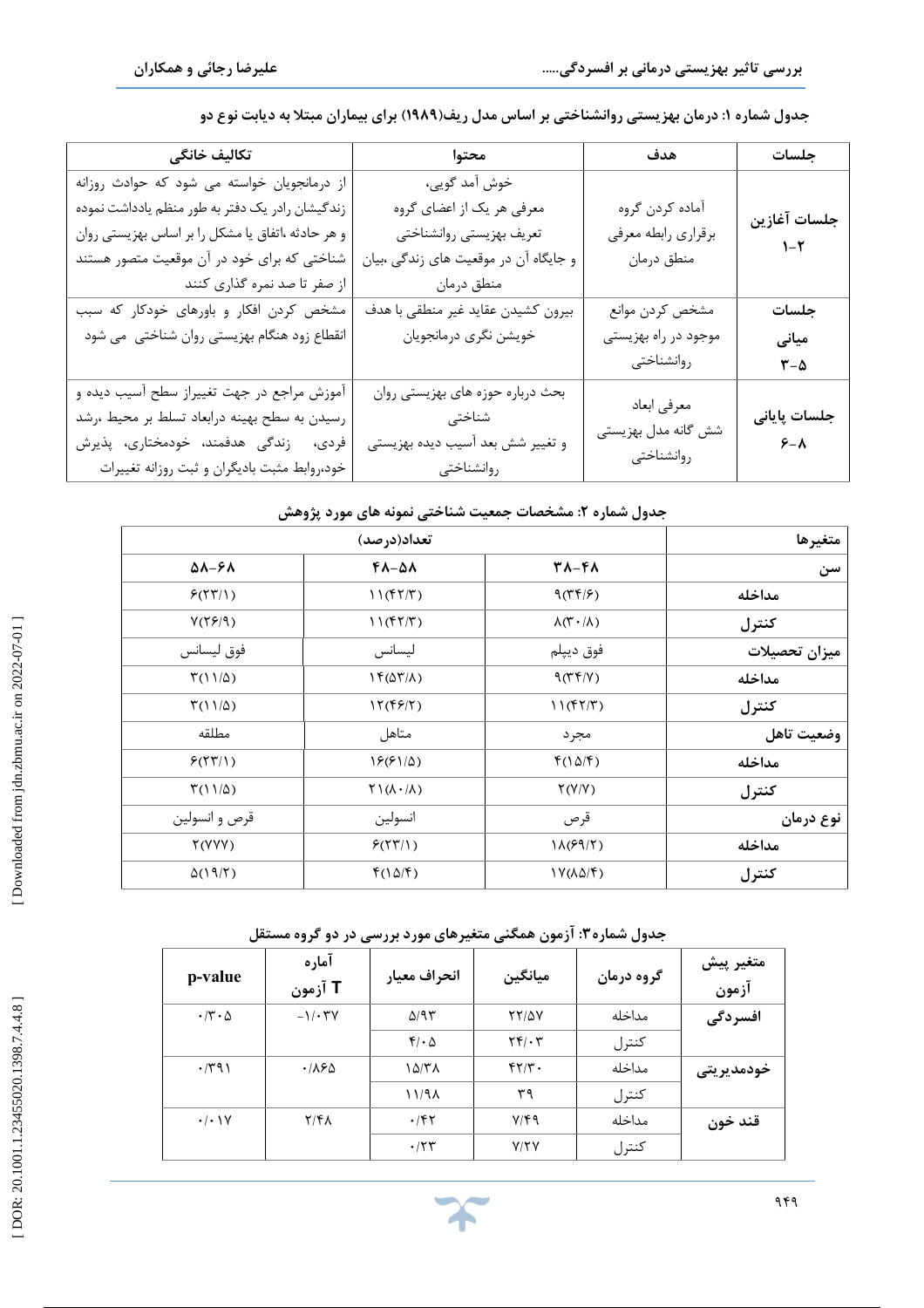جهت بررسی همگنی توزیع افراد در دو گروه آزمایش و کنترل، آزمون t دو نمونه اي مستقل استفاده شد نتایج بررسی نشان دادکه تفاوت هاي بین گروهی معناداري وجود .( ندارد (جدول شماره ي 3 شاخص های توصیفی متغیرهای پژوهشی درپیش آزمون و<br>پس آزمون برحسب گروه های مداخله وکنترل در جدول۴ آورده شده است.میانگین نمرات افسردگی درگروه آزمایش به ترتیب در پیش آرمون و پس آزمون ۲۲/۵۷و۱۸/۱۹ و در گروه کنترل ۲۴/۰۳ و۲۶/۱۶ می باشد

.میانگین نمرات خودمدیریتی درگروه آزمایش به ترتیب در پیش آزمون و پس آزمون۱۳۰۳ و ۵۰/۳۰ و در گروه 38 می باشد. میانگین نمرات هموگلوبین /57 کنترل39و گلیکوزیله در گروه آزمایش به ترتیب در پیش آزمون و پس آزمون ۷/۴۹و۵/۹۴ و در گروه کنترل ۷/۲۷ و۷/۳۰ می باشد.

|           | افسردگی                      |                                                                             | خودمديريتى                                                              |                | HbA1c                                          |                            |
|-----------|------------------------------|-----------------------------------------------------------------------------|-------------------------------------------------------------------------|----------------|------------------------------------------------|----------------------------|
| گروه      | آزمایش                       | كنترل                                                                       | آزمایش                                                                  | كنترل          | آزمایش                                         | کنترل                      |
| پیش ازمون | TY/QV±Q/9T                   | $\mid \uparrow \uparrow / \cdot \uparrow \pm \uparrow / \cdot \vartriangle$ | $f\{Y/\Gamma\cdot\pm1\ \omega/\Gamma\Lambda\}$                          | $N(1/1 + r^2)$ | $Y/\mathfrak{f} \mathfrak{q} \pm \mathfrak{f}$ | $Y/YY \pm YY$              |
| پس آزمون  | 1 A/ 1 9 ± $\Delta/\Delta$ . | 7819±41.7                                                                   | $\Delta \cdot   \mathbf{Y} \cdot \pm   \mathbf{Y}   \cdot \mathbf{Y}  $ | ۳۸/۵۷±۱۱/۵۴    | $\Delta$ /94 $\pm$ $\cdot$ / $\Delta$ $V$      | $Y/T \cdot \pm \cdot / 77$ |
|           |                              |                                                                             |                                                                         |                |                                                |                            |

| جدول شماره ۴: شاخص های توصیفی متغیرها در پیش آزمون و پس آزمون (میانگین±انحراف معیار) |  |  |
|--------------------------------------------------------------------------------------|--|--|
|                                                                                      |  |  |

| متغيير     | گروه   | مرحله     | ميانگين                              | انحراف معيار                    | آماره<br>t آزمون              | p-value                        |
|------------|--------|-----------|--------------------------------------|---------------------------------|-------------------------------|--------------------------------|
|            | آزمايش | پيش آزمون | <b>TT/QV</b>                         | $\Delta$ /95                    | V/YYf                         | $\cdot/\cdot\cdot\cdot$        |
|            |        | پس أزمون  | ۱۸/۱۹                                | $\Delta/\Delta$ .               |                               |                                |
| افسر دگی   |        | پيش آزمون | $\mathbf{Y} \mathbf{Y} / \mathbf{Y}$ | $f/\cdot \Delta$                | $-F/\Delta \Upsilon \Upsilon$ | $\cdot \mid \cdot \cdot \cdot$ |
|            | كنترل  | پس آزمون  | 7819                                 | $f/\cdot 7$                     |                               |                                |
|            |        | پيش آزمون | $f\gamma/\gamma$ .                   | $1\Delta/T$                     | $-1.70$                       | $\cdot \mid \cdot \cdot \cdot$ |
| خودمديريتي | آزمايش | پس آزمون  | $\Delta \cdot / \tilde{r}$ .         | $\mathcal{N}/\cdot \mathcal{F}$ |                               |                                |
|            |        | پيش آزمون | ٣٩                                   | 11/9                            | .7849                         | $\cdot/\Delta V \cdot$         |
|            | كنترل  | پس آزمون  | <b>TA/QV</b>                         | 11/25                           |                               |                                |
|            |        | پيش آزمون | $Y/\xi$                              | $\cdot$ /۴۲                     | 11/TT                         | $\cdot \mid \cdot \cdot \cdot$ |
| HBA1c      | آزمايش | پس آزمون  | $\Delta$ /95                         | $\cdot$ /57                     |                               |                                |
|            |        | پيش أزمون | Y/YY                                 | $\cdot$ /٢١                     | $-1/5V$                       | $\cdot/\rangle \cdot \gamma$   |
|            | كنترل  | پس آزمون  | $Y/\tau$ .                           | $\cdot$ /۲۳                     |                               |                                |

**: نتایج آزمون تی زوجی در مورد شاخص هاي سه گانه در گروه آزمایش و کنترل جدول شماره 5**

نتايج جدول ۵ مقايسه ميانگين های افسردگی ، خودمدیریتی و c1HbA رادر دو گروه مداخله وکنترل قبل و بعد از مداخله را نشان می دهد. نتایج جدول موید تغییرات معنی دار آماري در متغیرهاي افسردگی، خودمدیریتی و هموگلبوبین گلیکوزیله در گروه تحت ). به این معنا که مداخله P < 0 /05 مداخله بود (

 بهزیستی درمانی برافسردگی، خود مدیریتی و دوموثر بوده است و منجر به کاهش افسردگی و افزایش خودمدیریتی و کاهش هموگلبوبین گلیکوزیله هموگلبوبین گلیکوزیله بیماران مبتلا به دیابت نوع دربیماران مبتلا به دیابت نوع گردیده است.

Downloaded from jdn.zbmu.ac.ir on 2022-07-01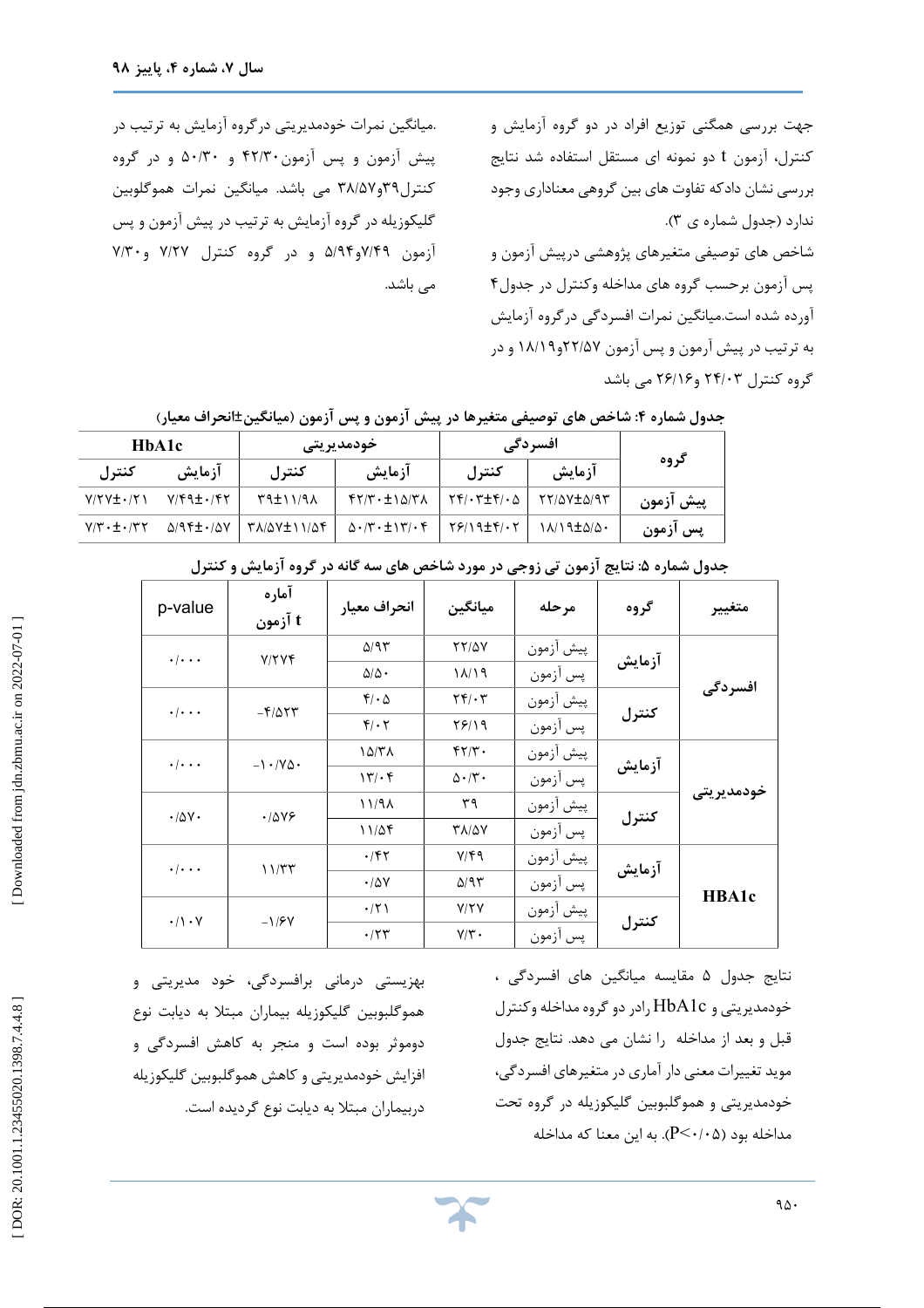شد (۴۰) نیونوردیسک ٔ (۲۰۱۴) در یک مطالعه که به

بررسی تاثیرات بالقوه بهزیستی درمانی پرداخت عنوان کرد

.(41 بهزیستی درمانی باعث کاهش افسردگی، گردید (

همچنین قندهاری (۲۰۱۸) در بیان نتایج مطالعه خود عنوان کرد که مداخله بهزیستی درمانی بر بیماران وسواس

موجب افزایش عاطفه مثبت وکاهش عاطفه منفی که عامل

همچنین نتایج پژوهش حاضر نشان می دهد بهزیستی

درمانی برخودمدیریتی و کاهش قندخون بیماران مبتلا به دیابت نوع دو تاثیر داشته است و منجر به افزایش

خودمدیریتی وکاهش قندخون بیماران گروه مداخله درپس

آزمون شده است. رامش و همکاران (2019)، در نتایج

تحقیقات خود عنوان کردند که رابطه ی مثبت بین افسردگی، مدیریت بیماري وکنترل قندخون وجود دارد

43) همچنین نتایج مطالعه پولسن ) 5 (2016 و همکاران (

مبنی بر رابطه ي سطح پایین هموگلوبین گلیکوزیله با

خودمدیریتی بالا تایید شده است (۴۴) همسو با مطالعه ی حاضر مسی ُو همکاران (۲۰۱۹)، در یک بررسی

سیستماتیک عنوان کردندکه مداخلات روانشناسی مثبت

نگرباعث ارتقا بهزیستی در افراد مبتلا به دیابت می شود

(۴۵) همچنین هافمن<sup>۷</sup> و همکاران (۲۰۱۵) در بررسی خود

نشان دادند که مداخلات مثبت در بهبود نتایج سلامتی

بیماران مبتلا به دیابت موثراست (۴۶). همچنین دی بویس <sup>۵</sup>و همکاران (۲۰۱۶) در پژوهش خود عنوان کردندکه

برنامه روانشناسی مثبت منجر به بهبود سلامت روان،

عملکرد و سلامتی در بیماران مبتلا به دیابت نوع دو می

47) در مطالعه اي دیگرخدابخش و همکاران گزارش شود ( نمودند که آموزش مداخلات مثبت نگرموجب بهبودسلامت

روان شده وافراد،فعالانه و باانگیزه بیشتری زندگی رامدیریت<br>۴. Poulsen °

(42 مشترك افسردگی می باشد می شود (

#### **بحث و نتیجه گیري**

j

هدف از پژوهش حاضر بررسی اثر بخشی بهزیستی درمانی بر افسردگی، خود مدیریتی و کنترل هموگلوبین گلیکوزیله زنان مبتلا به دیابت نوع دو بود. همان طورکه نتایج نشان می دهد بهزیستی درمانی برافسردگی، خودمدیریتی و هموگلوبین گلیکوزیله بیماران مبتلا به دیابت نوع دو تاثیر داشته است و منجر به کاهش نمرات افسردگی و افزایش خودمدیریتی و کاهش هموگلوبین گلیکوزیله بیماران گروه مداخله درپس آزمون شده است بنابراین نتایج پژوهش حاضرنشان دهنده ی اثرمثبت مداخله بهزیستی درمانی بر<br>بیماران دیابت نوع دو بود. با توجه به اینکه در بحث حاضر بررسی منابع اطلاعاتی دردسترس نشان می دهدکه تاکنون پژوهش منتشر شده مشابهی در زمینه اثربخشی درمان بهزیستی روانشناختی برافسردگی ،خودمدیریتی و کنترل قندخون بیماران مبتلا به دیابت نوع دووجود ندارد به همین جهت نتایج این پژوهش با نتایج پژوهش هاي مربوط به متغیرهاي مشابه مقایسه و در نهایت تبیین می گردد.

درخصوص کاربرد درمان بهزیستی و سودمندي آن در اختلالات خلقی و درمان افسردگی مورد تایید قرار گرفته است (۳۶–۳۳). نتایج پژوهش حاضر نشان دادکه مداخله بهزیستی درمانی باعث کاهش افسردگی در بیماران دیابت نوع دومی شود؛ درراستاي این مطالعه ،سیو و همکاران <sup>1</sup> در یک بررسی بر روي دانشجویان پزشکی عنوان (2015 ) کردند که بهزیستی درمانی باعث کاهش علائم افسردگی می شود (۳۷) همچنین نیر<sup>۱</sup>(۲۰۱۷) ،یانگ<sup>۳</sup>و همکاران (۲۰۱۷) درمطالعه ی، اثر بهزیستی درمانی بر اختلال افسردگی عمده، بیان داشتند که بهزیستی درمانی باعث کاهش افسردگی در بیماران گردید (۳۸،۳۹) نتایج تحقیقات معین زاده وظریف (۲۰۱۴) بر زنان نابارور نشان دادند که بهزیستی درمانی باعث کاهش افسردگی درآنان

 $\overline{a}$ 

7-massey<sup>1</sup> 8- Huiffmam-9 -DuBois

<sup>1</sup> -Siev

<sup>3</sup> - Nyer

<sup>4</sup> - Yang

<sup>5</sup> - Nivo nordisk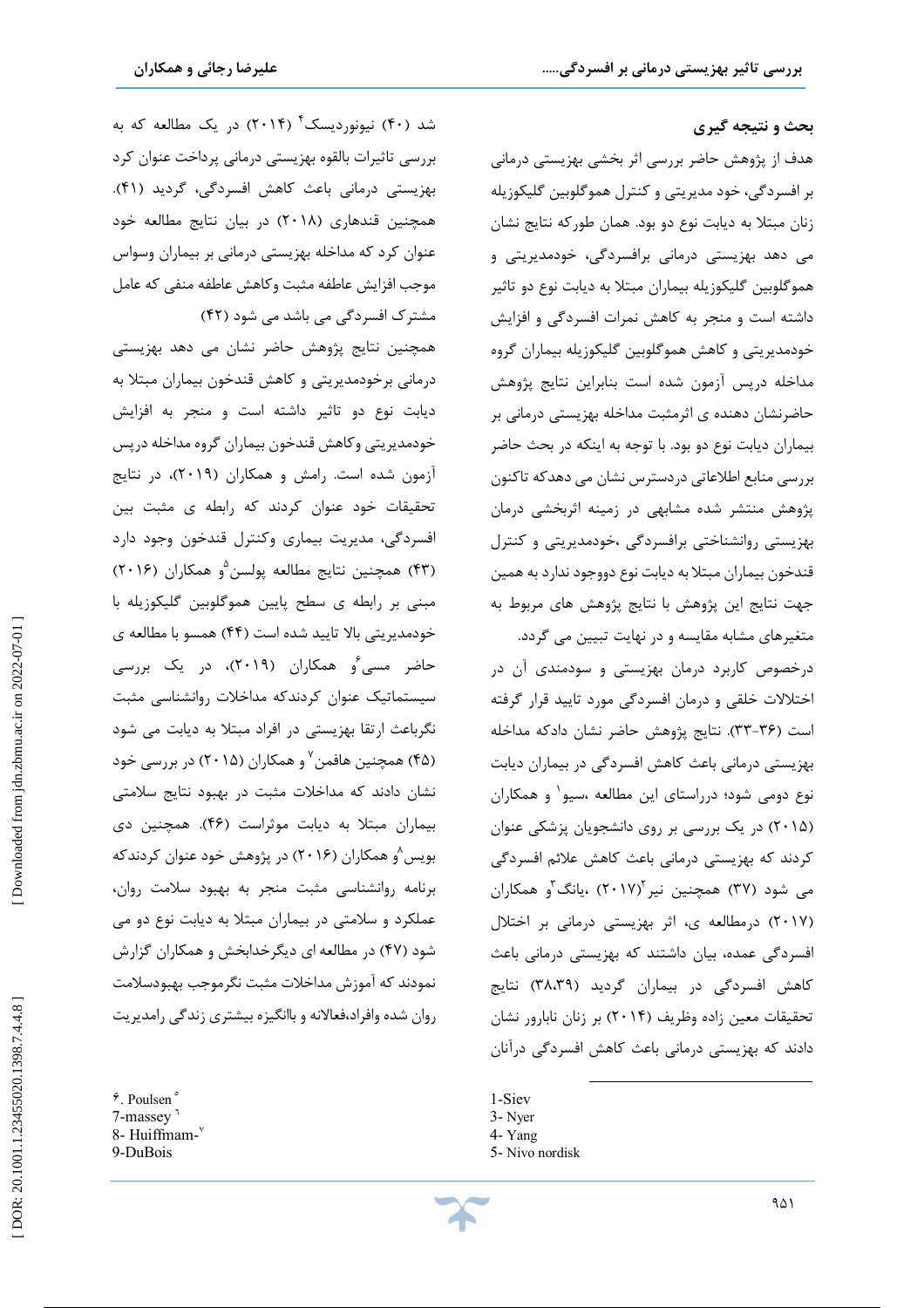دارد.از این مطالعه چنین نتیجه گیري می شود که بهزیستی درمانی بربیماران دیابت نوع دو تاثیر داشته و باعث کاهش افسردگی و افزایش خودمدیریتی و کاهش قندخون بیماران دیابتی نوع دومی گردد.بنابراین می توان انتظارداشت که ارائه راهکارهاي مناسب ازقبیل اجراي برنامه هاي آموزشی ازجمله بهزیستی درمانی،باایجاد مثبت اندیشی،نگاه به زندگی از جنبه هاي خوب آن و نه باتمرکز بربیماري وافزایش سازگاري دربیماران دیابتی موجب ارتقاي بهزیستی روان شناختی وکاهش افسردگی،افزایش خودمدیریتی و کاهش قند خون این بیماران شده تاازعوارض،مشکلات وهزینه هاي سنگین مراقبت ودرمان این بیماري کاسته شود.

لازم به ذکر است داده هاي این پژوهش به بررسی تاثیربهزیستی درمانی برزنان مبتلا به دیابتی نوع دوبا حجم محدود جمع آوري شده است و قضاوت دقیق ترنیاز به درنظرگرفتن بیماران هردو جنس باحجم وسیع تر ودرمحدوده زمانی طولانی تري می باشد. با توجه به اینکه بیماري دیابت نوع دوجزو بیماري هاي طول عمري محسوب می شود و پژوهش هایی با محتواي بررسی شرایط این بیماران در داخل کشور حداقل است، لذا انجام پژوهش با نمونه های هردو جنس ودرمحدوده زمانی طولانی ترجهت افزایش قدرت تعمیم پذیری نتایج پیشنهاد می شود .وبا توجه به شواهدکه ازاثربخش بودن بهزیستی درمانی بر کنترل قند خون ،کاهش افسردگی وافزایش خودمدیریتی در بیماران مبتلا به دیابت نوع دو حمایت می کنند لذا به منظوررعایت ملاحظات اخلاقی ، بعداز اتمام پروسه درمان مذکور ،درمان فوق براي گروه کنترل نیز انجام شد

#### **تشکر و قدردانی**

این مقاله برگرفته از پایان نامه مقطع دکتري رشته روانشناسی عمومی، دانشگاه آزاداسلامی واحدتربت جام کد و IR.IAU.MSHD.REC.1398.067 باکداخلاق می نمایند (۴۸) در یک مطالعه مروری، فریزر <sup>۹</sup>و همکاران 2012) با عنوان اثربخشی و تاثیرات روانشناسی مثبت بر ) دیابت گزارش نمودند، آموزش مبتنی برروان شناسی مثبت نگر بر ویژگی هاي محیطی کنترل و مدیریت دیابت موثر است (۴۹)که می توان بیان کرد معضلات و محدودیت هایی که بیماري دیابت براي بیماران ایجاد می کندزمینه ساز تجربیات منفی، افسردگی در بیمار است که به نوبه خود این احساسات منفی بر نحوه زندگی بیمار تاثیر گذار است 50)، تحقیقات گوردن ) و همکاران (2017) نشان میدهد <sup>10</sup> که اختلالات هیجانی بر مدیریت بیماري تاثیر منفی داردکه می تواند به افزایش قند خون و تسریع بیماري دیابت منجر شود (۵۱) علاوه بر این اختلالات روانی با سازوکارهای دیگر می توانند نحوه زندگی را تحت تاثیر قراردهند بطورمثال افسردگی باکاهش خودآگاهی و شفقت خود رابطه دارد (۵۲) و از سوی دیگر خودآگاهی بیشتر خودتنظیمی و مدیریت بهتر و کاهش واکنش به محرك هاي هیجانی را بدنبال دارد (۵۳)و کاهش واکنش های تکانشی با افزایش بهزیستی و سلامتی (۵۴) همراه هستند.که می توان گفت با توجه به این که مداخله و بهزیستی درمانی به بیماران می آموزند تا در جهان، موضعی فعال اتخاذ نمایند و زندگی خود را شخصا شکل دهند و تصویری از زندگی خوب را به روشنی بیان کند و در هر موقعیت بهترین چیز را ببیند و خود آن را بازسازي كند، در نتيجه بيمار مبتلا به ديابت نوع دو، محدودیت های ناشی از بیماری خود را می پذیرد و با شناخت بیشترقابلیت ها و توانایی هاي خود، درهرموقعیت با علم به قابلیت ها و توانایی های خود عمل خواهد نمود و با توجه به موفقیت هاي کسب شده، تسلط بیشتري در محیط زندگی خوداحساس می نماید و در مقابله با دشواري هاي روانی در زندگی و در مواجهه با استرسورهاي ناشی از بیماری، موضعی فعال داشته باشند و بیماری را بهتر مدیریت می نمایندکه این امرکاهش قندخون را در پی

٩ ١٠ - ١Frazier

 $\overline{a}$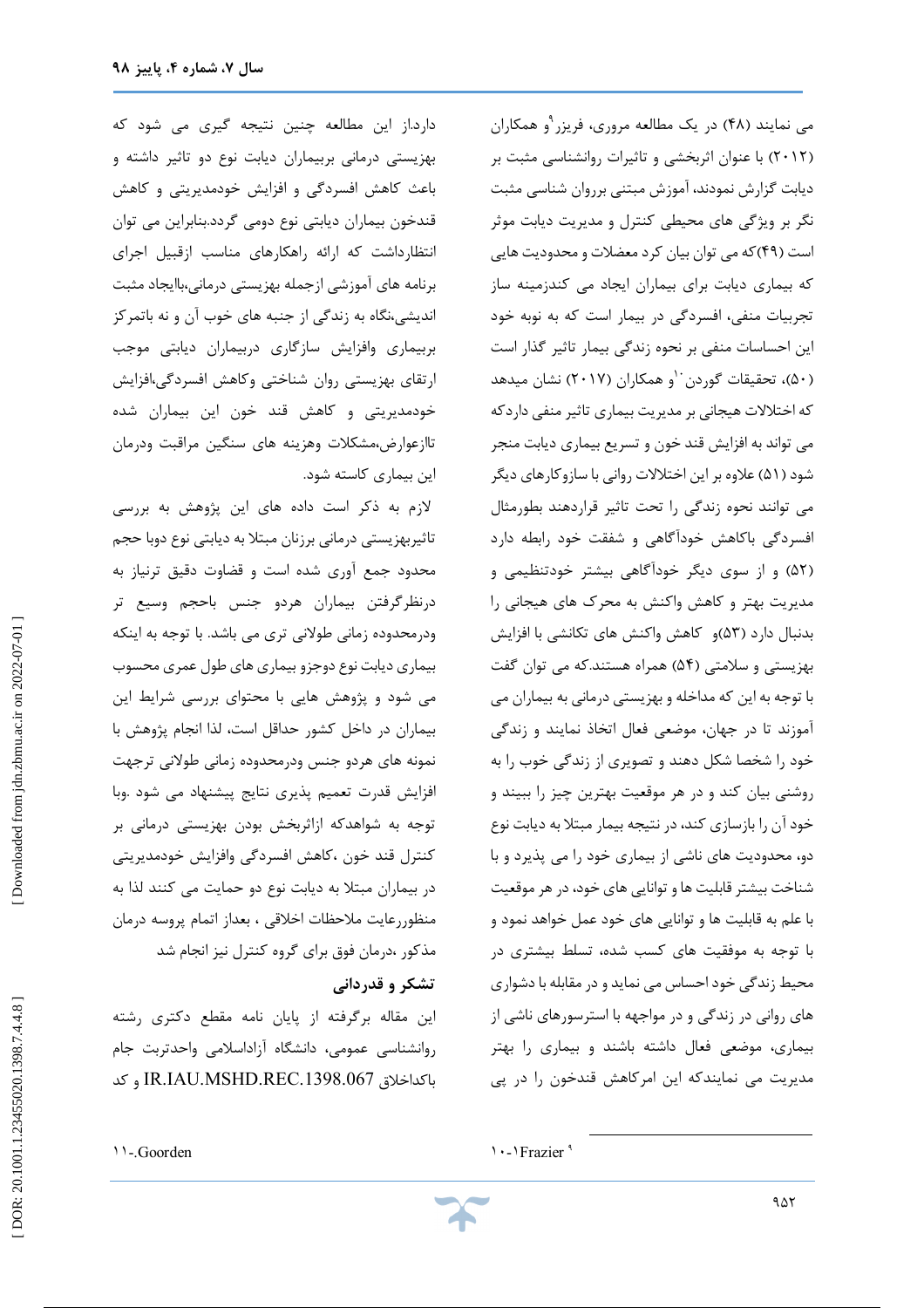j

کارآزماي بالینی 1N20190929044918IRCT است.دراینجا از کلیه افرادي که در تهیه وبه اتمام رساندن این پایانامه مارا یاري نمودندکمال تشکررا داریم. **تضاد منافع**

این مطالعه براي نویسندگان هیچ گونه تضادمنافعی نداشته است.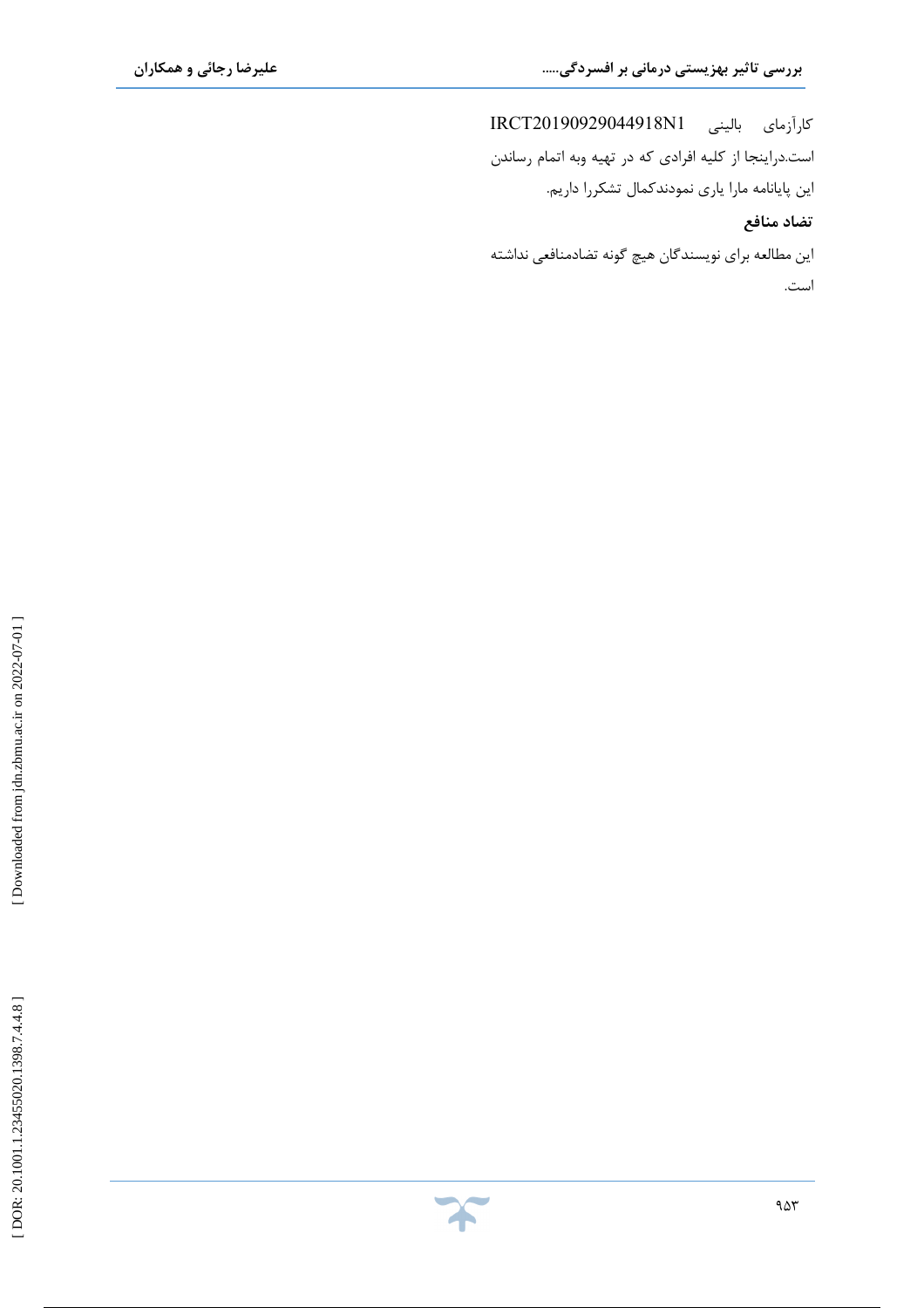### *References*

- **1.** Wu J, Shi S, Wang H, Wang S. Mechanisms underlying the effect of polysaccharides in the treatment of type 2 diabetes: a review. Carbohydrate Polymers. 2016; 144: 474 -94.
- **2 .** Centers for Disease Control and Prevention (CDC). Estimates of diabetes and its burden in the United States: National diabetes statistics report. Atlanta: Centers for Disease Control and Prevention; 2014.
- **3 .** Sadeghi R, Rezaeian M, Khanjani N, Iranpour A. The applied of health belief model in knowledge, attitude and practice in people referred for diabetes screening program: an educational trial. Journal of Rafsanjan University of Medical Sciences. 2015; 13(11): 1061-72.
- **4 .** Alirezaei Shahraki R, Sahaf R, Abolfathi Momtaz Y. Effects of nationwide program for prevention and control of diabetes initiated by the ministry of health on elderly diabetic patients' knowledge, attitude and practice in Isfahan. Iranian Journal of Ageing. 2019; 14(1): 84 -95.
- **5 .** Guariguata L, Whiting DR, Hambleton I, Beagley J, Linnenkamp U, Shaw JE. Global estimates of diabetes prevalence for 2013 and projections for 2035. Diabetes Research and Clinical Practice. 2014; 103(2): 137 -49.
- **6 .** Mehdikhani S, Gohari MR, Banazade Z. Determining factors affecting fasting blood sugar in patients with type 2 diabetes using Copula functions. Razi Journal of Medical Sciences. 2014; 21(122): 1-8.
- **7 .** Izadi A, Sepahvand F, Naderifar M, Mohammadipour F. The effect of an educational intervention on quality of life in patients with type 2

diabetes referring to Tamin Ejtemaei Hospital in 2013. Journal of Diabetes Nursing. 2014; 2(2): 18 - 28.

- **8 .** Hinkle JL, Cheever KH. Brunner and Suddarth's textbook of medical surgical nursing. Philadelphia: Lippincott Williams and Wilkins; 2013.
- **9 .** Kim HS, Shin JA, Chang JS, Cho JH, Son HY, Yoon KH. Continuous glucose monitoring: current clinical use. Diabetes/Metabolism Research and Reviews. 2012; 28: 73 -8.
- **10 .** American Diabetes Association. Standards of medical care in diabetes-2010. Diabetes Care. 2010; 33(Suppl 1): S11 -61.
- **11 .** Bickett A, Tapp H. Anxiety and diabetes: innovative approaches to management in primary care. Experimental Biology and Medicine. 2016; 241(15): 1724-31.
- **12 .** AlKhathami AD, Alamin MA, Alqahtani AM, Alsaeed WY, AlKhathami MA, Al -Dhafeeri AH. Depression and anxiety among hypertensive and diabetic primary health care patients: Could patients' perception of their diseases control be used as a screening tool? Saudi Medical Journal. 2017; 38(6): 621.
- **13 .** Al -Mohaimeed AA. Prevalence and factors associated with anxiety and depression among type 2 diabetes in Qassim: a descriptive crosssectional study. Journal of Taibah University Medical Sciences. 2017; 12(5): 430 -6.
- **14 .** Rajput R, Gehlawat P, Gehlan D, Gupta R, Rajput M. Prevalence and predictors of depression and anxiety in patients of diabetes mellitus in a tertiary care center. Indian Journal of Endocrinology and Metabolism. 2016; 20(6): 746.
- **15 .** Kuru E, Safak Y, Özdemir İ, Tulacı RG, Özdel K, Özkula NG, et al.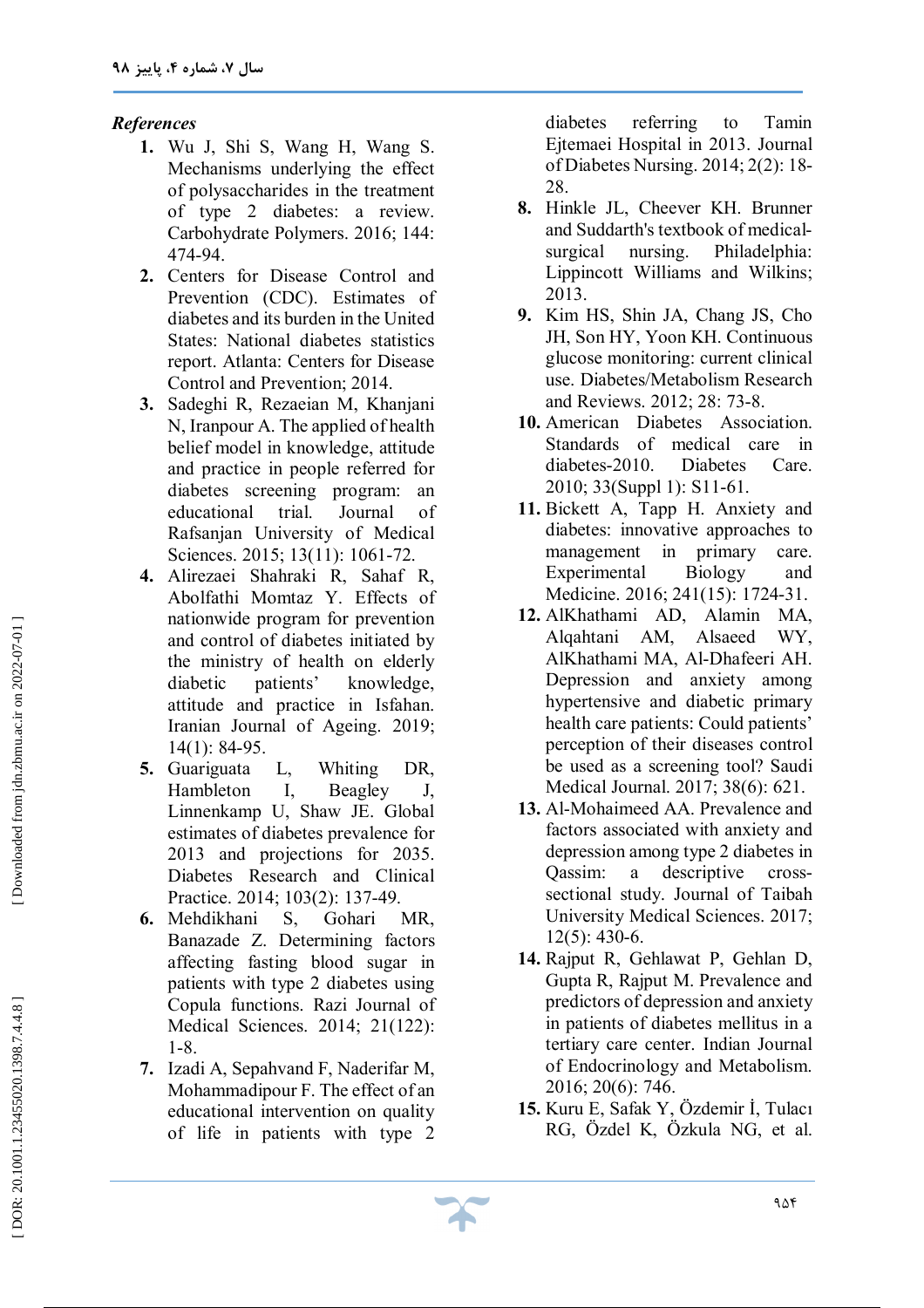**بررسی تاثیر بهزیستی درمانی بر افسردگی..... علیرضا رجائی و همکاران** 

Cognitive distortions in patients with social anxiety disorder: Comparison of a clinical group and healthy controls. The European Journal of Psychiatry. 2018; 32(2): 97 -104.

- **16 .** Lunghi C, Zongo A, Moisan J, Grégoire JP, Guénette L. The impact of incident depression on medication adherence in patients with type 2 diabetes. Diabetes & Metabolism. 2017; 43(6): 521 -8.
- **17 .** Shomaker LB, Kelly NR, Pickworth CK, Cassidy OL, Radin RM, Shank LM, et al. A randomized controlled trial to prevent depression and ameliorate insulin resistance in adolescent girls at risk for type 2 diabetes. Annals of Behavioral Medicine. 2016; 50(5): 762 -74.
- **18 .** American Diabetes Association. 2. Introduction. Diabetes Care. 2017; 40: S1 -2.
- **19 .** Mohammadi S, Karim NA, Talib RA, Amani R. Knowledge, attitude and practices on diabetes among type 2 diabetic patients in Iran: a cross -sectional study. Science. 2015; 3(4): 520 -4.
- **20 .** Niroomand M, Ghasemi SN, Karimi -Sari H, Kazempour - Ardebili S, Amiri P, Khosravi MH. Diabetes knowledge, attitude and practice (KAP) study among Iranian in -patients with type -2 diabetes: a cross -sectional study. Diabetes & Metabolic Syndrome: Clinical Research & Reviews. 2016; 10(1): S114 -9.
- **21 .** Hughes AE, Berg CA, Wiebe DJ. Emotional processing and selfcontrol in adolescents with type 1 diabetes. Journal of Pediatric Psychology. 2012; 37(8): 925 -34.
- **22 .** Weitz ES, Hollon SD, Twisk J, Van Straten A, Huibers MJ, David D, et al. Baseline depression severity as moderator of depression outcomes

between cognitive behavioral therapy vs pharmacotherapy: an individual patient data meta analysis. JAMA Psychiatry. 2015; 72(11): 1102 -9.

j

- **23 .** Fava GA, Cosci F, Guidi J, Tomba E. Well therapy in depression: new insights into the role of psychological well ‐being in the clinical process. Depression and Anxiety. 2017; 34(9): 801 -8.
- **24 .** Fava GA, Rafanelli C, Grandi S, Conti S, Belluardo P. Prevention of recurrent depression with cognitive behavioral therapy: preliminary findings. Archives of General Psychiatry. 1998; 55(9): 816 -20.
- 25. Godecke K. Substance and medication induced mood disorders. Utah: University of Utah School of Medicine Department of Psychiatry; 2015.
- **26 .** Najat H. Well Well-being therapy: treatment manual clinical applications. Mashhad: Mashhad University of Medical Sciences; 2019. P. 160.
- **27 .** Beck AT, Brown GK, Steer RA. Psychometric characteristics of the Scale for Suicide Ideation with psychiatric outpatients. Behaviour Research and Therapy. 1997; 35(11): 1039 -46.
- **28 .** Steer RA, Clark DA, Beck AT, Ranieri WF. Common and specific dimensions of self-reported anxiety and depression: the BDI -II versus the BDI -IA. Behaviour Research and Therapy. 1999; 37(2): 183 -90.
- **29 .** Fata L, Birashk B, Atefvahid MK, Dabson KS. Meaning assignment structures/schema, emotional states and cognitive processing of emotional information: comparing two conceptual frameworks. Iranian Journal of Psychiatry and Clinical Psychology. 2005; 11(3): 312 -26.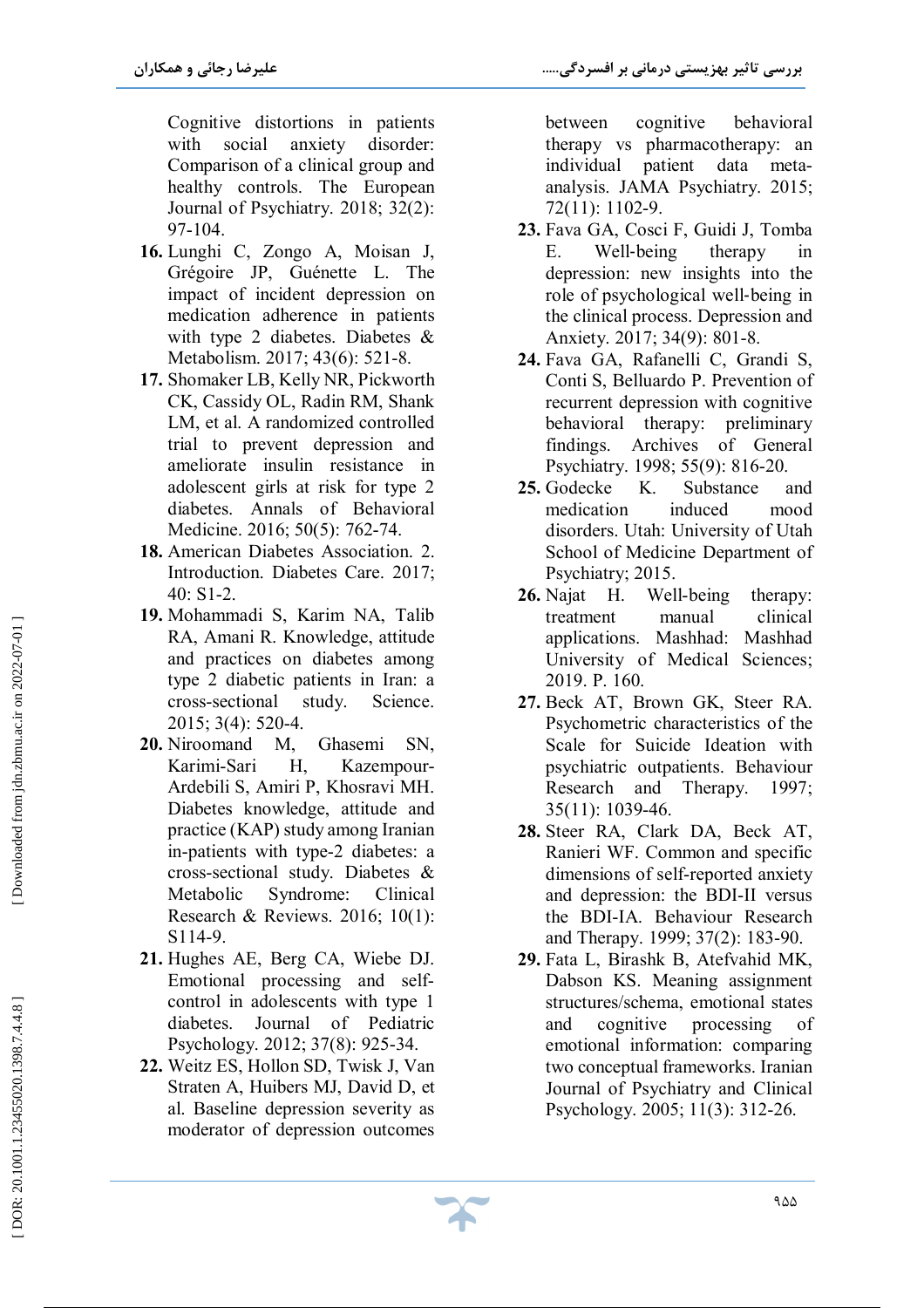- **30 .** Toobert DJ, Hampson SE, Glasgow RE. The summary of diabetes selfcare activities measure: results from 7 studies and a revised scale. Diabetes Care. 2000; 23(7): 943 -50.
- **31 .** Zareban I, Niknami S, Hidarnia A, Rakhshani F, Shamsi M, Karimy M. Effective intervention of self-care on glycaemia control in patients with type 2 diabetes. Iranian Red Crescent Medical Journal. 2014; 16(12): e8311.
- **32 .** Kasper L. Harrisons manual of medicine 19th ed. New York: McGraw -Hill Education; 2016.
- **33 .** Fava GA, Rafanelli C, Ottolini F, Ruini C, Cazzaro M, Grandi S. Psychological well-being and residual symptoms in remitted patients with panic disorder and agoraphobia. Journal of Affective Disorders. 2001; 65(2): 185 -90.
- **34 .** Ruini C, Belaise C, Brombin C, Caffo E, Fava GA. Well -being therapy in school settings: a pilot study. Psychotherapy and Psychosomatics. 2006; 75(6): 331 - 6.
- **35 .** Fava GA, Ruini C, Rafanelli C, Finos L, Salmaso L, Mangelli L, et al. Well therapy of generalized anxiety disorder. Psychotherapy and Psychosomatics. 2005; 74(1): 26 - 30.
- **36 .** Fava GA, Ruini C. Development and characteristics of a well -being enhancing psychotherapeutic strategy: well-being therapy. Journal of Behavior Therapy and Experimental Psychiatry. 2003; 34(1): 45 -63.
- **37 .** Siev J, Steketee G, Fama JM, Wilhelm S. Cognitive and clinical characteristics of sexual and religious obsessions. Journal of Cognitive Psychotherapy. 2011; 25(3): 167.

**38 .** Nyer M. Stimulant enhancement of well -being therapy for depression. ClinicalTrials.gov. Available at: URL: https://clinicaltrials.gov/ct2/show/

NCT01478113; 2017.

- **39 .** Yang C, Qu Y, Abe M, Nozawa D, Chaki S, Hashimoto K. (R) ketamine shows greater potency and longer lasting antidepressant effects than its metabolite (2R, 6R) hydroxynorketamine. Biological Psychiatry. 2017; 82(5): e43 -4.
- **40 .** Moeenizadeh M, Zarif H. The efficacy of well -being therapy for depression in infertile women. International Journal of Fertility & Sterility. 2017; 10(4): 363.
- **41 .** Shayeghian Z, Aguilar -Vafaie M, Besharat MA, Amiri P, Parvin M, Roohi Gilani K. The Association between self-care and control of blood sugar and health -related quality of life in type II diabetes patients. Iranian Journal of Endocrinology and Metabolism. 2014; 15(6): 545 -51.
- **42 .** Gandaharizadeh A, Aghamohammadian Sharbaf H, Bagheri F. The effectiveness of psychological well -being treatment on clinical syndrome and positive and negative affections in patients with obsessive -compulsive disorder. Iranian Journal of Psychiatric Nursing. 2018; 6(1): A00189.
- **43 .** Alizadeh Moghdam A, Safari AR, Feizi M. The relationship between anxiety, depression and stress with the severity of diabetes: the role of the mediator of quality of life. Iranian Journal of Diabetes and Metabolism. 2019; 18(2): 80 -9.
- **44** KM, Pachana NA, McDermott BM. Health professionals' detection of depression and anxiety in their

۹۵۶